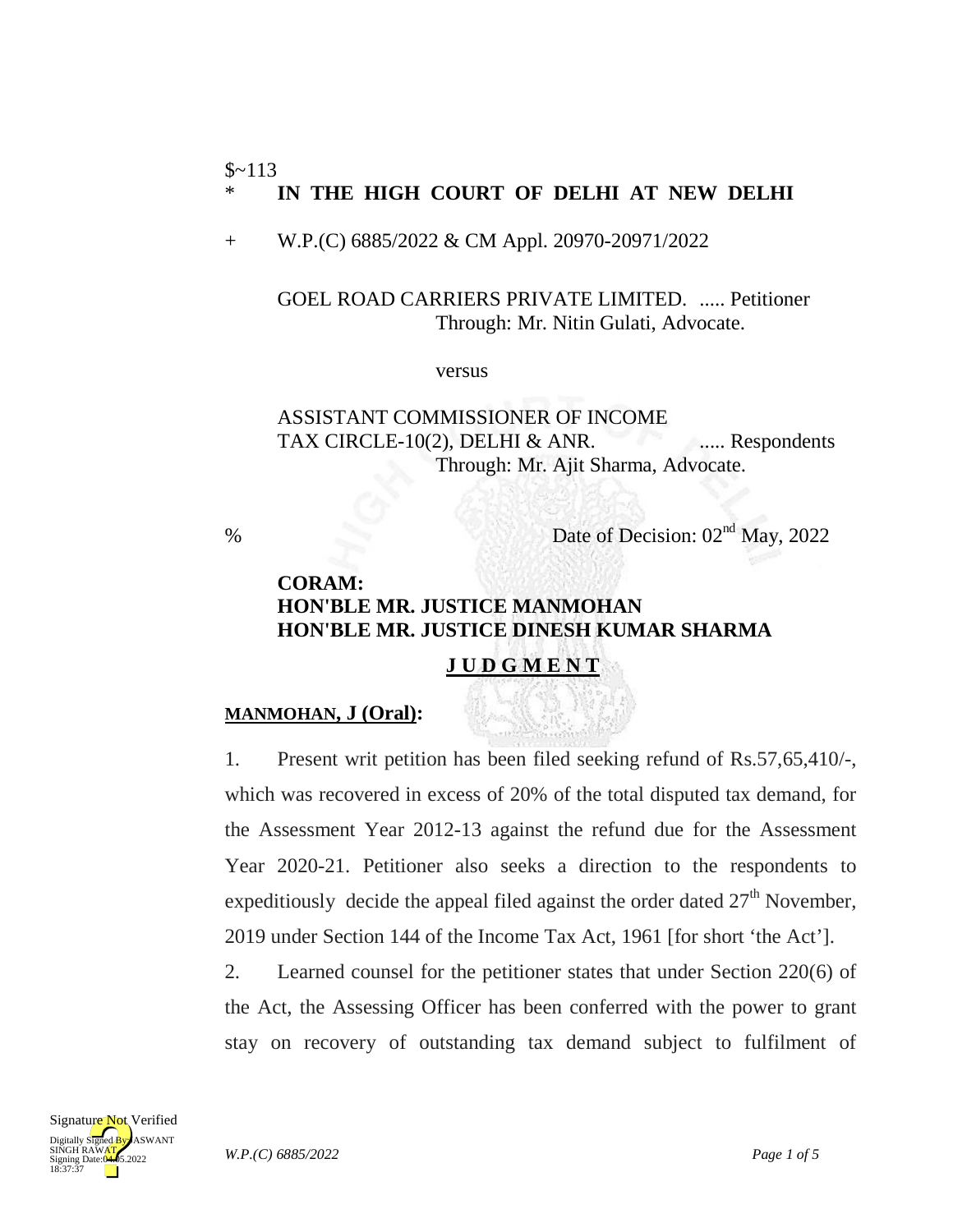appropriate conditions. He states that in order to provide guidance and lay down principles regarding stay of demand, the Central Board of Direct Taxes has issued various Circulars/ Notification from time to time including Office Memorandums dated  $29<sup>th</sup>$  February, 2016 and 31<sup>st</sup> July, 2017, prescribing therein that in such cases where an assessee challenges the additions/ disallowances made in the assessment order by way of an appeal before the first appellate authority, i.e., CIT(A), and during pendency thereof deposits 20% of the total disputed outstanding tax demand, the Assessing Officer is empowered to grant stay of recovery of the balance outstanding demand.

3. Learned counsel for the petitioner submits that upon payment/recovery of the standard rate of 20% of the disputed outstanding tax demand, the Assessing Officer is mandated to grant stay on recovery of the balance disputed outstanding tax demand till the disposal of first appeal of the assessee, unless the case of the assessee falls in the category mentioned in paragraph (B) of the Office Memorandums dated  $29<sup>th</sup>$  February, 2016 and 31<sup>st</sup> July, 2017. He states that the respondents in violation of the provisions of the Office Memorandums recovered the disputed outstanding tax demand in excess of 20% by way of adjustment of refunds due for subsequent assessment years.

4. He states that while 20% of the disputed amount for the Assessment Year 2012-13 was Rs.37,78,520/- (20% of Rs.1,88,92,600/-), the respondents adjusted Rs.95,43,930/- being 51% of the demand and that too without deciding petitioner's application for stay.

5. Issue notice. Mr. Ajit Sharma, learned counsel accepts notice on behalf of the respondents. He points out that in the writ petition it has been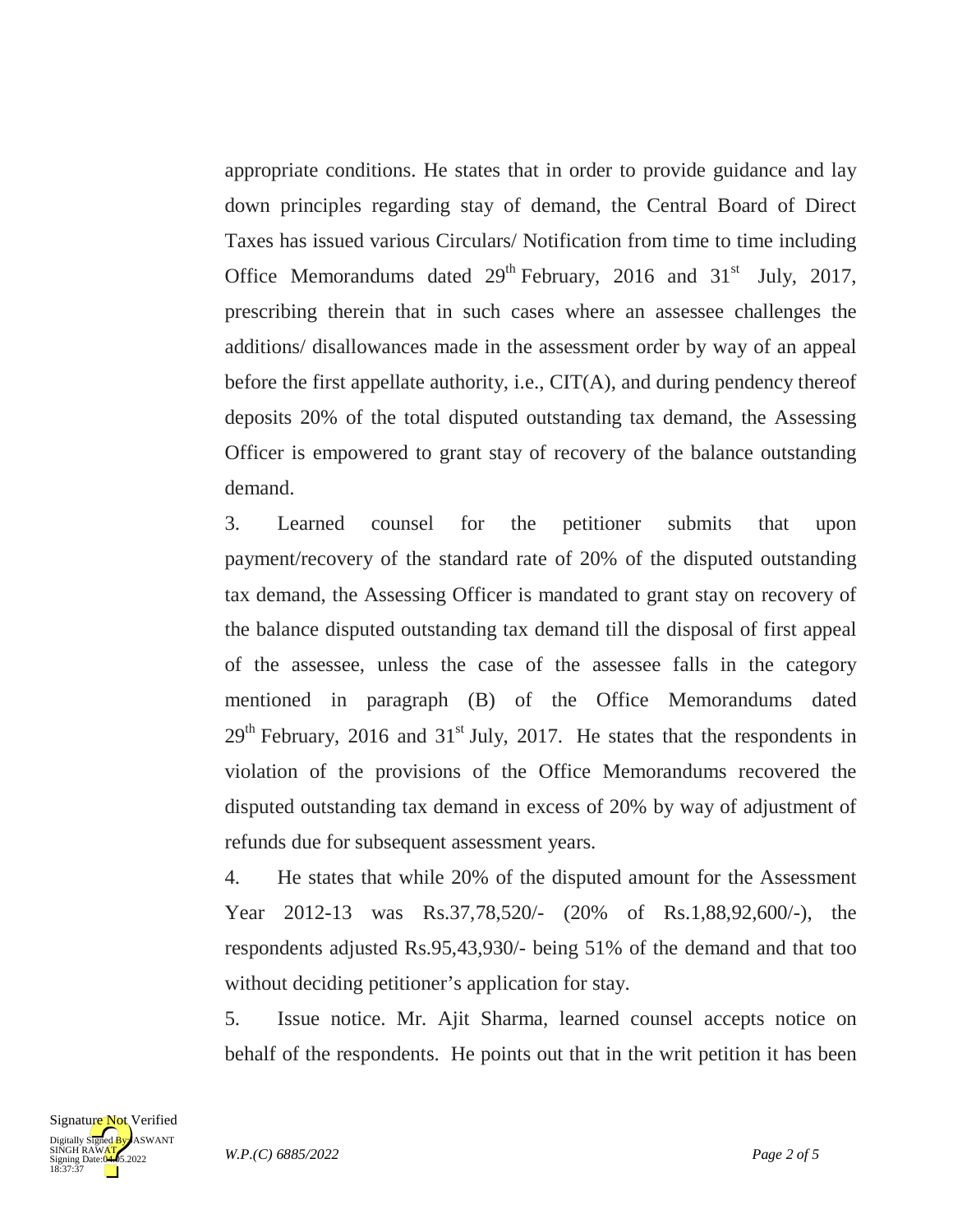admitted that petitioner has been issued an intimation dated 29<sup>th</sup> November. 2021 under Section 245 of the Act.

6. In rejoinder, learned counsel for the petitioner clarifies that the intimation under Section 245 of the Act is only for adjustment of Rs.30,000/- which was raised against the penalty under Section 271B of the Act. He has handed over a photocopy of the intimation under Section 245 Act, which is taken on record.

7. Having heard learned counsel for the parties, this Court is of the view that the issue raised in the present writ petition is no longer *res integra*. This Court in *Skyline Engineering Contracts (India) Pvt. Ltd. v. Deputy Commissioner of Income Tax Circle 22(2), W.P.(C) 6172/2021* and other connected matters, bearing similar facts, has held as under:-

*"9. Having heard learned counsel for the parties, this Court is of the view that the Government is bound to follow the rules and standards they themselves had set on pain of their action being invalidated. [See: Amarjit Singh Ahluwalia vs. State of Punjab & Ors. 1975 (3) SCR 82 and Ramana Dayaram Shetty vs. International Airport Authority of India & Ors. 1979 SCR (3) 1014].*

*10. This Court is also of the view that the office memorandum dated 29th February, 2016 read with office memorandum dated 25th August, 2017 stipulate that the Assessing Officer shall normally grant stay of demand till disposal of the first appeal on payment of 20% of the disputed demand. In the event, the Assessing Officer is of the view that the payment of a lump sum amount higher than 20% is warranted, then the Assessing Officer will have to give reasons to show that the case falls in para 4(B) of the office memorandum dated 29th February, 2016.*

*11. This Court finds that the order under Section 245 of the Act for adjustments of refunds as well as the order on stay of demand under*

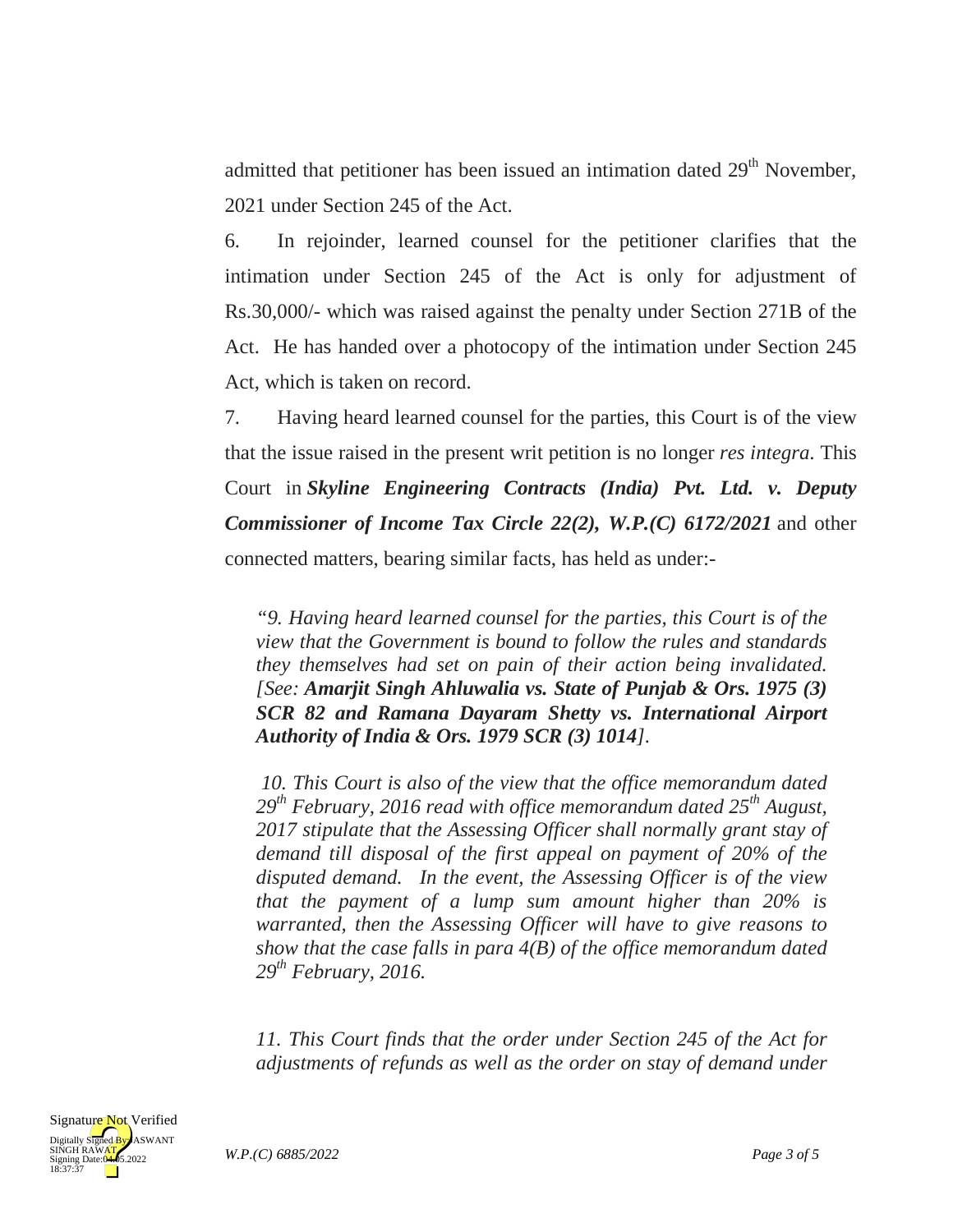*Section 220(6) of the Act do not give any special/particular reason as to why any amount in excess of 20% of the outstanding demand should be recovered from the petitioner-assessee at this stage in accordance with paragraph 4(B) of the office memorandum dated 29th February, 2016. Consequently, this Court is of the view that the respondent is entitled to seek pre-deposit of only 20% of the disputed demand during the pendency of the appeal in accordance with paragraph 4(A) of the office memorandum dated 29th February, 2016, as amended by the office memorandum dated 25th August, 2017.*

*12. Consequently, this Court is of the view that the respondents are entitled to seek pre-deposit of only 20% of the disputed demand during the pendency of the appeals in accordance with paragraph 4(A) of the office memorandum dated 29th February, 2016, as amended by the office memorandum dated 25th August, 2017.*

*13. Accordingly, the respondent no.1 is directed to refund the amount adjusted in excess of 20% of the disputed demand for the Assessment Year 2017-18, within four weeks….."*

8. Keeping in view the aforesaid mandate of law as well as the fact that refund has been adjusted against the outstanding tax demand by the Authority without following the due procedure prescribed under the said Section inasmuch as no notice or opportunity of pre-decisional hearing had been provided to the petitioner prior to such adjustment of refund, this Court is of the opinion that the petitioner is entitled to refund of adjustments made in excess of 20% of the disputed tax demands and Rs.30,000/- set off of refunds against tax payable.

9. Consequently, this Court directs the respondents to verify the facts stated in the writ petition and if it finds them to be true and correct then refund the amount adjusted in excess of 20% of the disputed tax demands